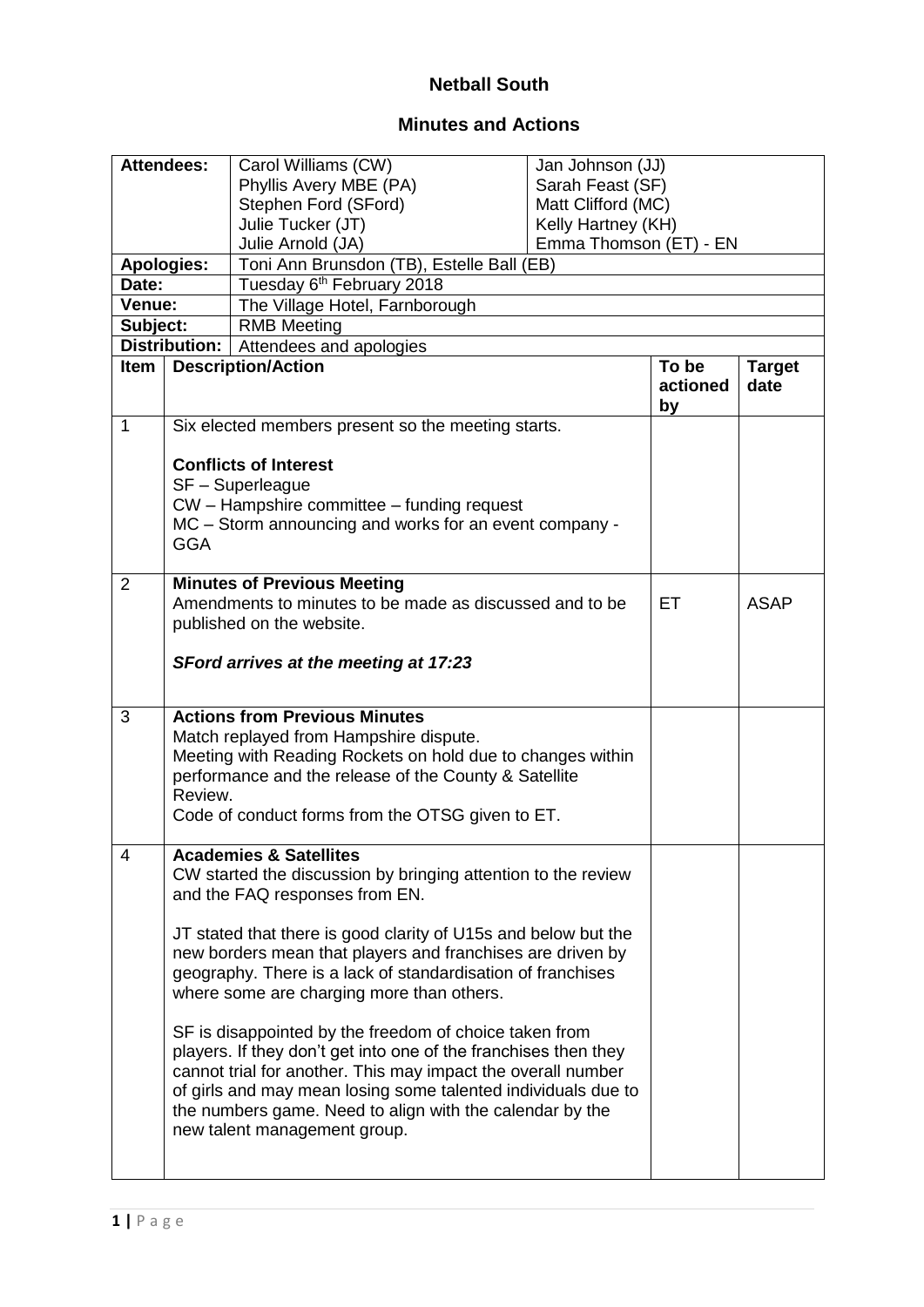|   | JT explained that the Storm trials last year had no real plan or<br>organisation on the day.                                                                                                                                                                                                                                          |     |          |
|---|---------------------------------------------------------------------------------------------------------------------------------------------------------------------------------------------------------------------------------------------------------------------------------------------------------------------------------------|-----|----------|
|   | JJ highlighted the need for franchises to be given guidelines.                                                                                                                                                                                                                                                                        |     |          |
|   | KH arrives at the meeting at 17:30                                                                                                                                                                                                                                                                                                    |     |          |
|   | JT said it will encourage a bigger competition structure for<br>U21s and below. The South need to embrace it as there are<br>over 24 athletes in hubs at the moment.                                                                                                                                                                  |     |          |
|   | SFord found the geography strange as Bucks is now put with<br>Wasps. SFord has limited confidence in the coaching with EN<br>setting the principles without our input. The U13s & U15s<br>need to be aligned nationally.                                                                                                              |     |          |
|   | JT suggested the need to expand NSL level and to take<br>power away from the superleague to give opportunities to<br>players. The country lacks competition structure alongside<br>development.                                                                                                                                       |     |          |
|   | SF agreed that U15s should be aligned but after that they<br>should be able to go anywhere. From a duty of care<br>perspective, it is not always best to send them to the nearest<br>franchise.                                                                                                                                       |     |          |
|   | CW summarised the review. Pulse was missed off the list.                                                                                                                                                                                                                                                                              | ET. | 07/02/18 |
|   | ET to send out the county & satellite review FAQ response<br>document from EN to the board.                                                                                                                                                                                                                                           |     |          |
|   | PA suggested that the board members who are invited to<br>meetings as County Reps should be ready to nominate for the<br>TMG and to become actively involved.                                                                                                                                                                         |     |          |
|   | JT stated that we don't have people on the board from each<br>county so how will we know what's going on. What is the role<br>of the region?                                                                                                                                                                                          |     |          |
|   | If a south franchise has a meeting, the RMB wants to know<br>that the counties in the south are invited and attend. The<br>performance lead should be invited to the franchise's first<br>meeting.                                                                                                                                    |     |          |
|   | CW asked who is attending the Friday meeting. SF is going<br>on behalf of Berkshire, JT is going on behalf of the RMB in<br>the capacity of performance lead, PA will also be attending,<br>Pete Carter is going on behalf of Sussex and Chris Granger<br>on behalf of Hampshire. CW can no longer attend and sends<br>her apologies. |     |          |
| 5 | Governance<br>EN set the RMB a task to complete a governance review<br>health check. EN are producing guidance documents for<br>counties and regions.                                                                                                                                                                                 |     |          |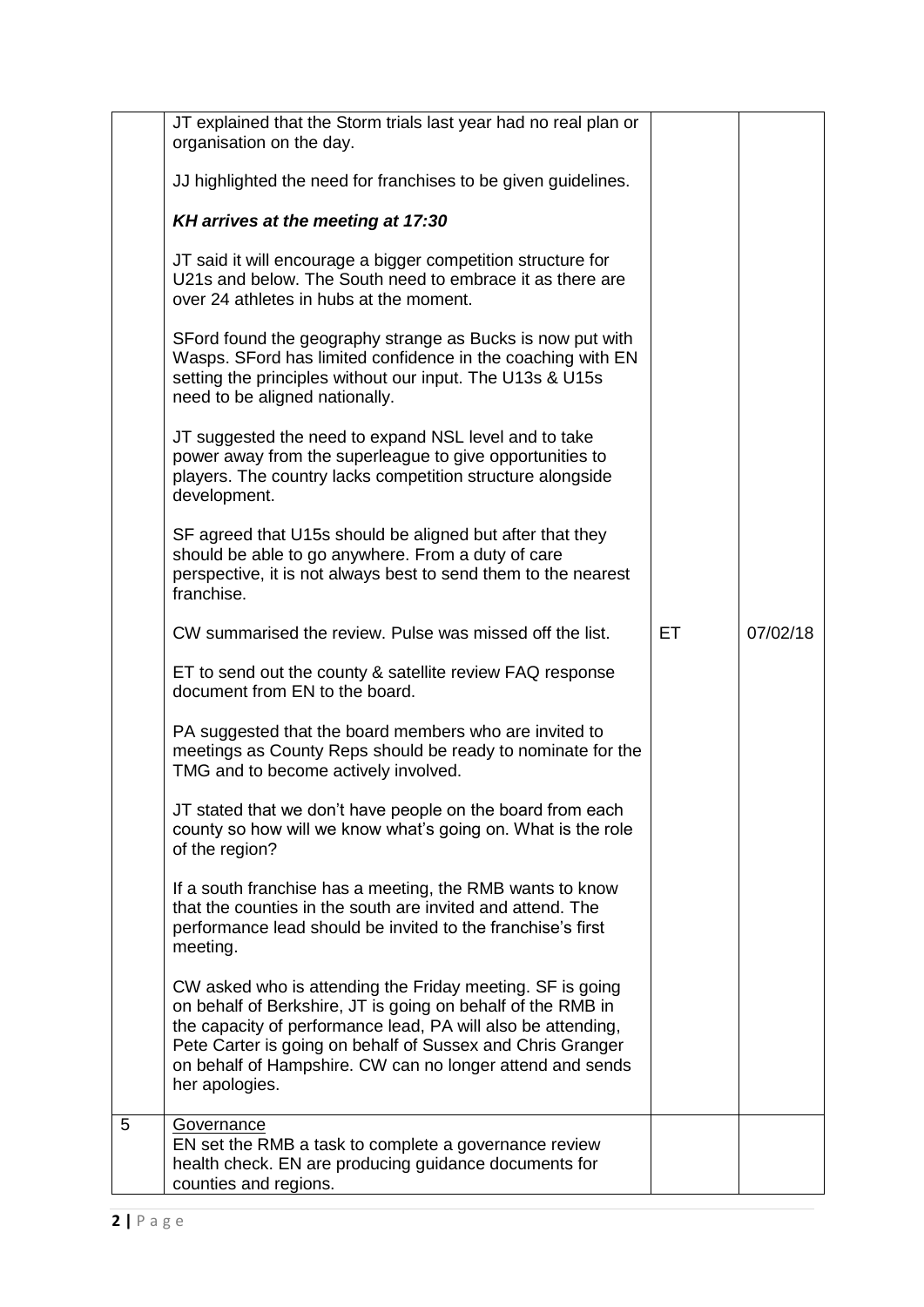|   | MC has the EN skills audit which needs to be completed by<br>the RMB members. MC to send this out.                                                                                                                                                                                                                                                                                                                                                              | <b>MC</b>    | <b>ASAP</b>   |
|---|-----------------------------------------------------------------------------------------------------------------------------------------------------------------------------------------------------------------------------------------------------------------------------------------------------------------------------------------------------------------------------------------------------------------------------------------------------------------|--------------|---------------|
|   | CW explained that all the region and county boards have to<br>have Tier 1 governance. The board needs written procedures<br>for everything, focusing firstly on the high risk areas. The<br>board should be following the CC8 principles.                                                                                                                                                                                                                       |              |               |
|   | CW allocated to all members actions to take and processes to<br>write up. Each member needs to write up what they do on the<br>board.                                                                                                                                                                                                                                                                                                                           | <b>ALL</b>   | <b>ASAP</b>   |
|   | PA and CW highlighted that there has been a lack of financial<br>reports at the RMB meetings. KH to make sure she brings a<br>report to the next meeting.<br>CW explained that the account balance needs to be looked at<br>as Netball South are a not for profit organisation.<br>PA put forward the idea of bringing back budgets for the<br>TSGs and explained that there is a lot of money on deposit<br>due to the South saving up to bid for a franchise. | <b>KH</b>    | 28/03/18      |
|   | CW said that the board needs a document explaining what<br>the members get for their regional affiliation fee.<br>All RMB members to send ET what they think the members<br>are getting. The counties will need to do the same.                                                                                                                                                                                                                                 | <b>ALL</b>   | <b>ASAP</b>   |
|   | MC to work with ET to get the website up to date.                                                                                                                                                                                                                                                                                                                                                                                                               | MC & ET      | <b>ASAP</b>   |
|   | Question asked as to why there have been so few bursary<br>applications. CW explained that the bursaries are looked into<br>and considered based on what they can give back to the<br>region and not just focusing on money or those looking to<br>achieve a level 3 coaching standard.                                                                                                                                                                         |              |               |
|   | CW stated that the south should draw up their own 3 year<br>strategic plan. Action for the whole board to put forward what<br>needs to go into the plan by mid-March.                                                                                                                                                                                                                                                                                           | <b>ALL</b>   | Mid-<br>March |
|   | ET to get the EN statistics and number of coaches in the<br>South, their levels & what county.                                                                                                                                                                                                                                                                                                                                                                  | ET           | <b>ASAP</b>   |
|   | Ideas of who to encourage to apply to join the board. Some<br>members coming to the end of being on the board – limit of 9<br>years.                                                                                                                                                                                                                                                                                                                            |              |               |
| 6 | <b>Reports</b><br><b>Chair's Report</b><br>Make the Game live is being advertised. If the region want to<br>do something similar for C & B officiating - contact Gary<br>Burgess.                                                                                                                                                                                                                                                                               | <b>JA</b>    | <b>ASAP</b>   |
|   | Same for coaching. Contact Sian Foley for a Coaching Make<br>the Game Live event.<br>EN control it and deliver it but Netball South could use<br>regional money to make it free for participants this year.                                                                                                                                                                                                                                                     | <b>SFord</b> | <b>ASAP</b>   |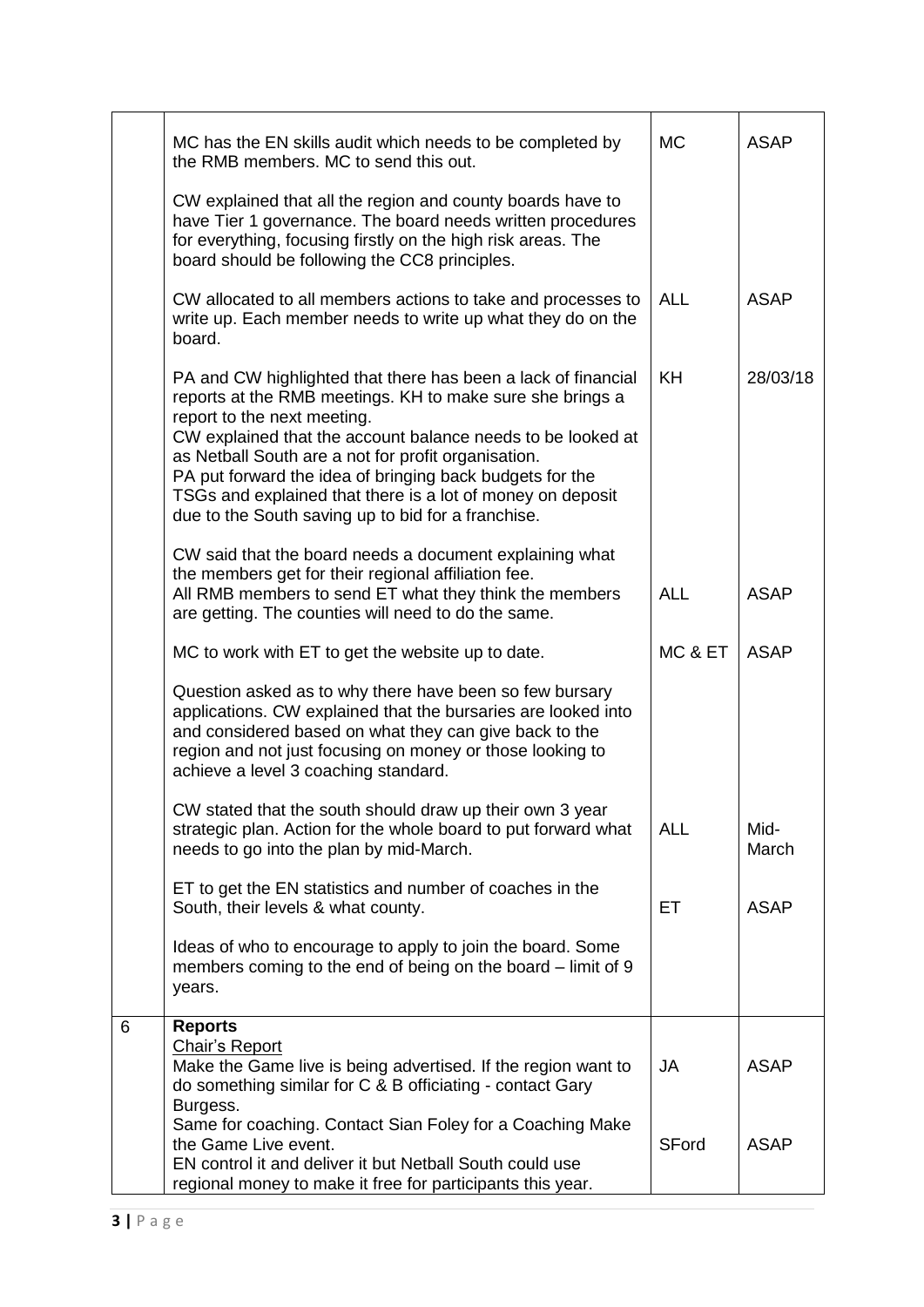|                | If the World Cup Legacy Plan works then there should be<br>more interest in joining committees. The board needs to be<br>proactive in encouraging people to join.<br><b>Officiating Report</b><br>JA announced that there are some pre-assessments this                                                                            |           |             |
|----------------|------------------------------------------------------------------------------------------------------------------------------------------------------------------------------------------------------------------------------------------------------------------------------------------------------------------------------------|-----------|-------------|
|                | Sunday and B assessments the following Sunday.<br>The Regional Schools went very well and JA and CW would<br>like to say thank you to the TSGs for their hard work and the<br>other volunteers for their input on the day.                                                                                                         |           |             |
|                | <b>Competitions Report</b><br>JJ stated that the subject of rearranging fixtures will be<br>something discussed at the Club Forum on February 27th.<br>Board members to attend if they can.<br>JJ to send out relevant information to the board from the<br>CTSG meeting.                                                          | JJ        | <b>ASAP</b> |
|                | CW started a discussion about Guernsey in the regional<br>league. Players are not covered by insurance when they<br>travel over there. There have been delays and travel issues<br>with Guernsey travelling over to the mainland. The board<br>need to consider what support can be given both to Guernsey<br>and their opponents. |           |             |
| $\overline{7}$ | <b>Goalden Globes</b><br>Date confirmed as Friday 13th July 2018.                                                                                                                                                                                                                                                                  |           |             |
|                | ET to book The Village Hotel, Farnborough.                                                                                                                                                                                                                                                                                         | ET        | <b>ASAP</b> |
|                | MC needs to setup a subgroup to help with the event.                                                                                                                                                                                                                                                                               | <b>MC</b> | <b>ASAP</b> |
|                | ET to chase EN for GGA guidelines, deadlines and<br>paperwork.                                                                                                                                                                                                                                                                     | ET        | <b>ASAP</b> |
|                | League awards to be done at the GGA.                                                                                                                                                                                                                                                                                               |           |             |
| 8              | <b>Disciplinary Role</b><br>The South region have concerns over the disciplinary<br>process, training of people to carry out this disciplinary<br>process & requirements for more training. CW wants to look<br>at succession planning for the role of disciplinary secretary.                                                     |           |             |
| 9              | Super League & Regional League match priority<br>Franchises name the whole squad prior to a match and not<br>only those who are playing.<br>Matches are being rearranged but the CTSG are struggling to<br>find enough reserve dates.<br>All in hand.                                                                              |           |             |
| 10             | <b>Working with County Committees</b><br>CW highlighted that better links are needed with some of the<br>counties and suggested another Chairs meeting with the                                                                                                                                                                    |           |             |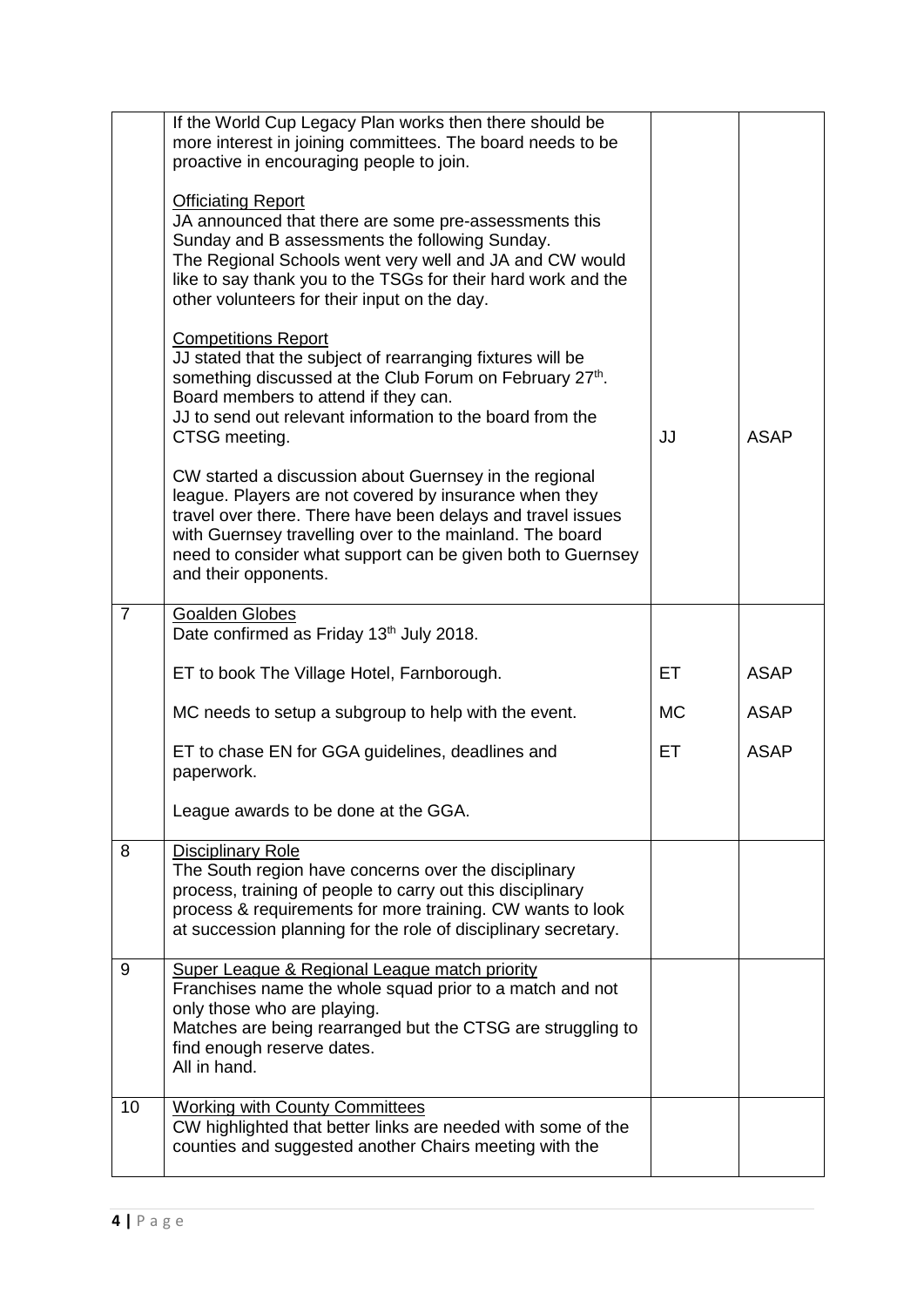|    | counties for the governance and strategic plan. CW is going<br>to ask to attend county & league meetings.<br>Board supports CW decisions on approaching the counties.                                                                                                                                                       |           |             |
|----|-----------------------------------------------------------------------------------------------------------------------------------------------------------------------------------------------------------------------------------------------------------------------------------------------------------------------------|-----------|-------------|
| 11 | <b>Funding for Testlands Hub Sports Hall, Hampshire</b><br>CW provided the board with the email received by the<br>Hampshire & Southampton Netball Association requesting<br>funding for the Testlands Hub sports hall floor replacement.                                                                                   |           |             |
|    | MC brings to attention that some Southampton members are<br>not affiliated to EN. It is questioned that if only regional league<br>matches are being played there, how does it benefit the<br>region?                                                                                                                       |           |             |
|    | The RMB are unsure if capital funding has been given out<br>before. The Board need to look back on what they have done<br>in the past.                                                                                                                                                                                      |           |             |
|    | <b>SFord left the meeting at 19:00</b>                                                                                                                                                                                                                                                                                      |           |             |
|    | JT suggested to find out if they have applied for funding<br>elsewhere prior to asking the board.                                                                                                                                                                                                                           |           |             |
|    | PA to draft a policy on capital funding.                                                                                                                                                                                                                                                                                    | <b>PA</b> | <b>ASAP</b> |
|    | ET to draft up a response to the enquiry explaining that the<br>board will be looking at what has previously been funded and<br>for them to confirm what other funding they have applied for.                                                                                                                               | ET        | <b>ASAP</b> |
| 12 | <b>AOB</b><br>MC informed the board about the new South RMB email<br>addresses that will be set up and checks which positions<br>need them.                                                                                                                                                                                 |           |             |
|    | MC to set up these email addresses.                                                                                                                                                                                                                                                                                         | <b>MC</b> | <b>ASAP</b> |
|    | JT explained to the board about the development opportunity<br>the company she works for are working with. It involves the<br>use of headsets in a sports hall by coaches for focus and<br>development.                                                                                                                     |           |             |
|    | JJ checked with the board who will be attending the Club<br>Forum 27th February. CW sends her apologies. JJ explains<br>that decisions at the forum will come back to the RMB for<br>approval. JJ will be putting forward at the forum to introduce a<br>transfer window midseason for players who want to change<br>clubs. |           |             |
|    | JJ confirmed the Entry Tournament dates: 2 <sup>nd</sup> & 3 <sup>rd</sup> June at<br>Kingsmead.                                                                                                                                                                                                                            |           |             |
|    | ET to reply to Lyndon (EN) that the dispute case is closed.                                                                                                                                                                                                                                                                 | ET        | <b>ASAP</b> |
|    | ET to send MC the South RMB expense form template.                                                                                                                                                                                                                                                                          | ET        | <b>ASAP</b> |
|    | JA gives her apologies for the next meeting.                                                                                                                                                                                                                                                                                |           |             |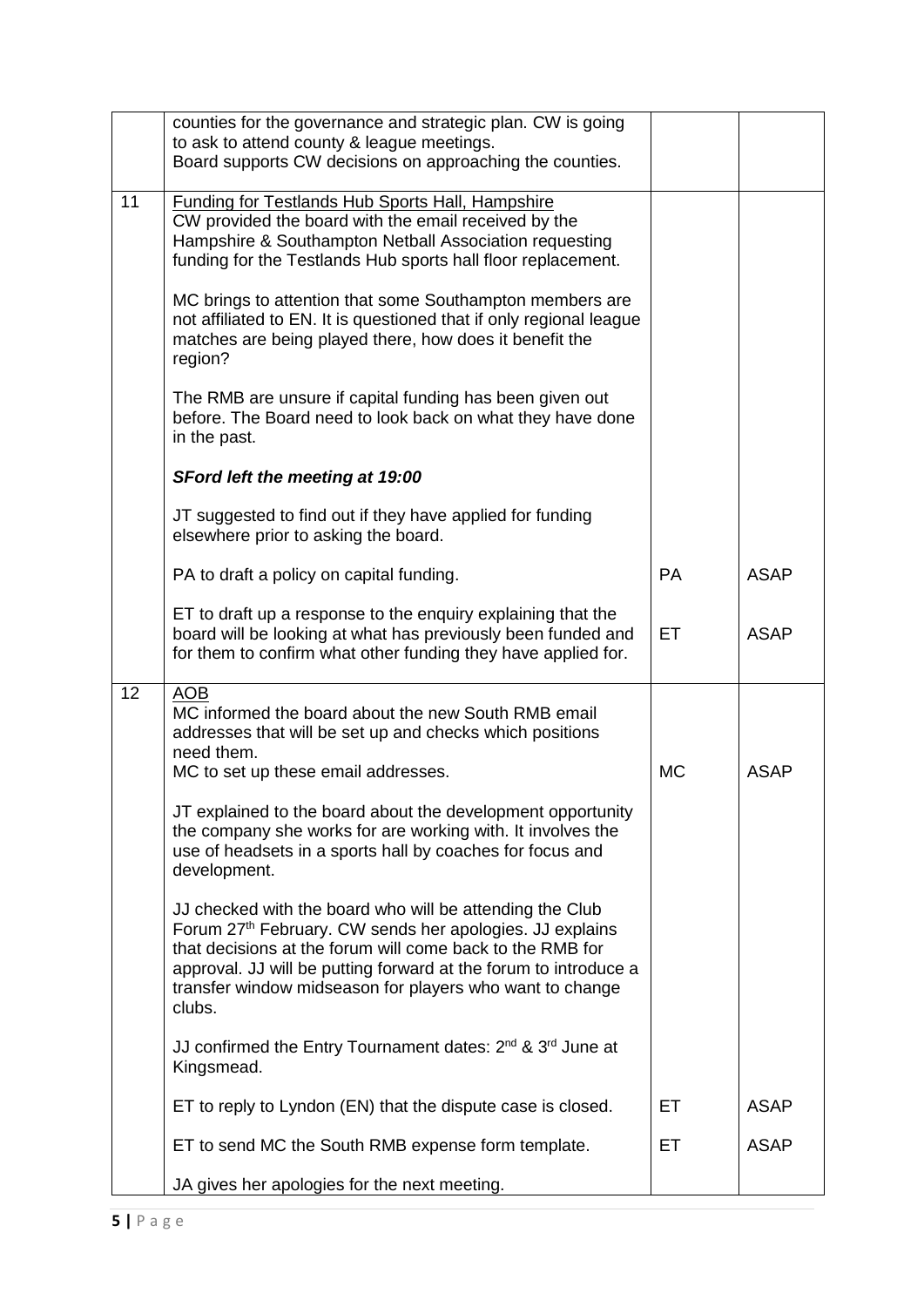|    | Meeting closes at 19:31                                                                      |  |
|----|----------------------------------------------------------------------------------------------|--|
| 13 | Date of Next RMB Meeting<br>Wednesday 28 <sup>th</sup> March 2018, 5pm-7:30pm at The Village |  |
|    | Hotel, Farnborough                                                                           |  |

Date: ………………………………………………………………………………………………………………………………

Approved and signed: …………………………………………………………………………………………………….

(Chair)